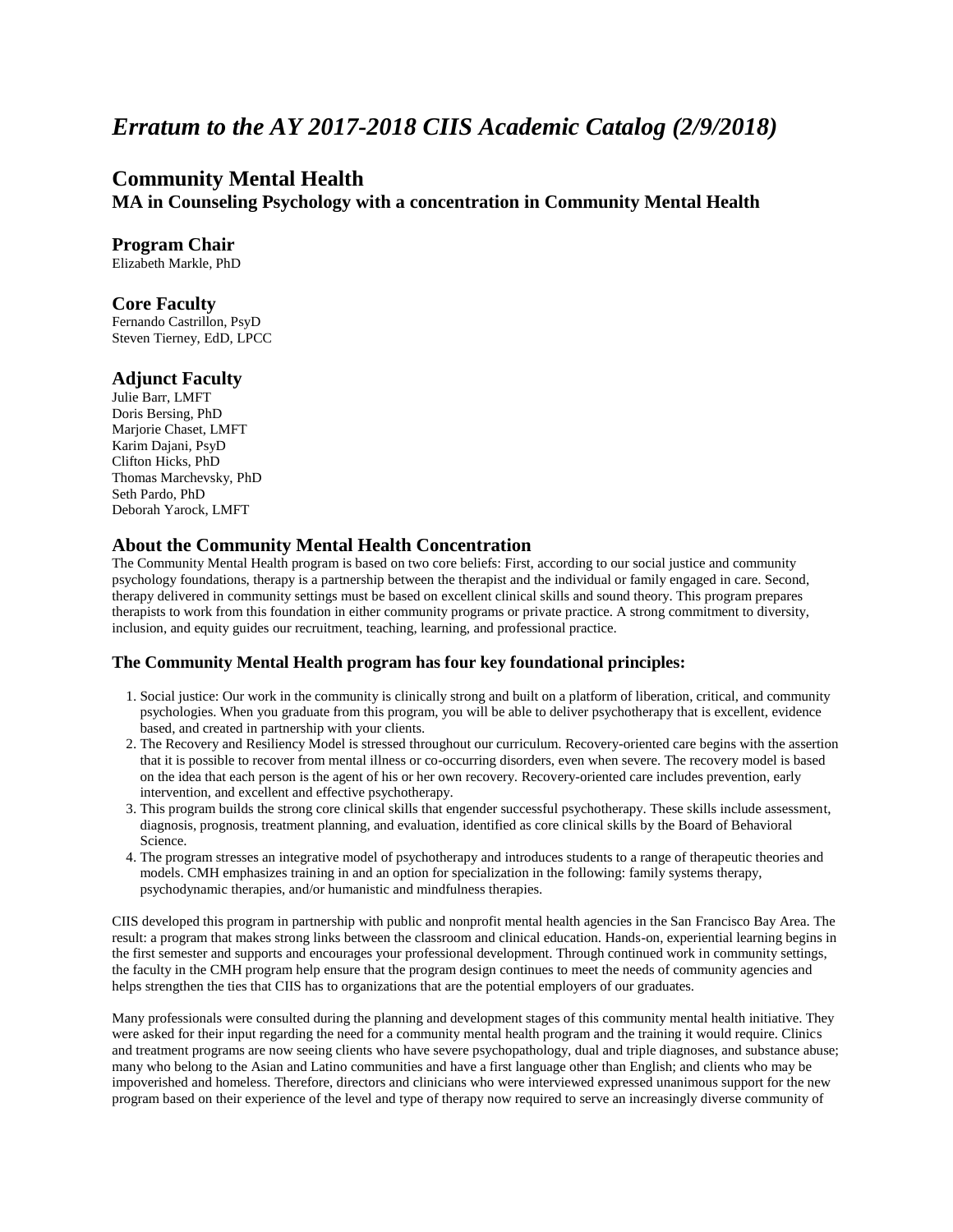clients. Directors and clinicians indicated that they look forward to working with CIIS graduates who will intern at their clinics or be hired as new staff. Having already received core course training in areas such as cultural competence and case management, the graduates will eliminate the need for clinic staff to spend valuable time training them in essential areas of client need. They will also enter the field with a greater level of expertise and be able to offer quality treatment to clients. CMH students have excelled in trainee and intern sites across the Bay Area, and ranked among highest in pass rate on licensing exams.

### **Program Format**

Students attend classes year round over a 2.5-year period, with 15-week Fall and Spring semesters and a 10-week Summer semester. Students enter the program as members of a cohort and can take elective courses in outside departments with students from other programs, allowing for exposure to a wider range of treatment modalities. Each semester, students take one online course and two evening classes a week. Evening classes are held weekly in the classrooms on the same day and at the same time across the program to accommodate working students, and many have online components.

#### **Learning Activities**

As an integral part of their counseling psychology education, students are introduced to the fundamentals of intensive and supplemental case management and the provision of public sector therapeutic services in order to prepare them to work effectively in collaborative, multidisciplinary teams with other mental health and primary care providers. Coursework is closely integrated with three semesters of advanced practicum work beginning their second year. Training occurs in community agencies, where students are observed and counseled in their work with clients of diverse cultures and with complex and often severe mental health issues.

It is recommended that students enroll full-time for seven semesters; however, a part-time option is available pending chair approval. The degree program consists of a 60-semester-unit program of core and concentration courses. The curriculum incorporates courses and clinical practicum training that fulfills all of the educational requirements of California's Marriage and Family Therapy (LMFT) license. Students also have the option to pursue the Licensed Professional Clinical Counselor License. The LPCC license requires additional coursework. California defines professional clinical counseling as the application of counseling interventions and psychotherapeutic techniques to identify and remediate cognitive, mental, and emotional issues, including personal growth, adjustment to disability, crisis intervention, and psychosocial and environmental problems. Students will make the decision about which license to pursue by the end of the first semester. The student and the academic advisor will work closely on this decision process.

#### **Direct Service Experience**

The Board of Behavioral Sciences requires successful completion of 6 units of supervised clinical practicum at a site approved by CIIS. In their second year, students will enter a clinical practicum (CMH 7602) ready to practice and enhance their knowledge and advanced psychotherapeutic skills. Community Mental Health faculty evaluate student readiness for entering or continuing in practicum at the end of each semester. Students will receive direct feedback from their academic advisor and/or the department chair.

#### **Program Learning Outcomes**

- 1. (Foundational) Students will demonstrate a breadth of knowledge of the responsibilities of licensed psychotherapists in California evidenced by the Group Practicum Case Write-Up and the Trainee Clinical Evaluations.
	- 1.1 Assessment, diagnosis, prognosis.
	- 1.2 Treatment planning.
	- 1.3 Treatment and evaluation grounded in psychotherapeutic theory.
- 2. (Mastery) Students will demonstrate breadth of knowledge in the requirements of the Mental Health Services Act for professional practice in California (CMH Focus) evidenced by the Group Practicum Case Write-Up and the Trainee Clinical Evaluations.
	- 2.1 Principles of mental health recovery–oriented care and methods of service delivery in recovery-oriented practice environments.
	- 2.2 Case management, systems of care for the severely mentally ill.
	- 2.3 Public and private services for the severely mentally ill.
	- 2.4 Community resources for victims of abuse, disaster, and trauma response.
	- 2.5 Advocacy for the severely mentally ill, and collaborative treatment.
- 3. (Clinical Effectiveness) Students will demonstrate depth and breadth of understanding in areas including, but not limited to:
	- 3.1 Psychotherapy theory.
	- 3.2 Ethics.
	- 3.3 Research methods.
	- 3.4 Cultural diversity.
	- 3.5 Psychopharmacology.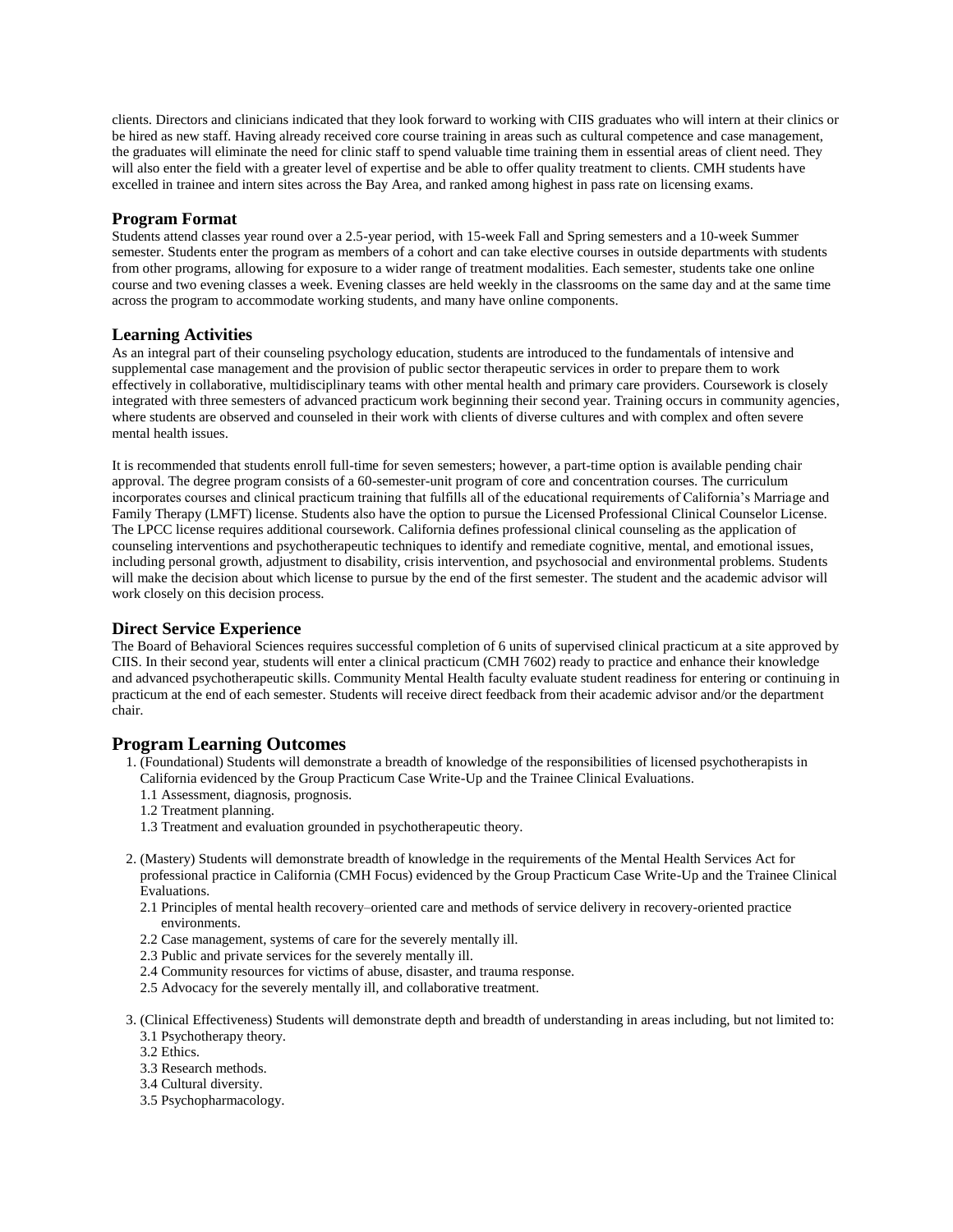3.6 Issues relevant to adult and child clinical populations (including the recognition of and reporting of abuse). 3.7 Students will be able to apply this knowledge to clinical cases.

- 4. (Foundational) Students will experience significant personal growth in the context of the Master of Arts in Counseling Psychology program and will actively bridge their inner experience and development as people with their preparation to work as professional psychotherapists.
	- 4.1 (Mastery) Students will develop the capacity for effective professional interactions with clients, their advocates and family members, and professional colleagues and peers.
	- 4.2 (Clinical Effectiveness) Students will demonstrate a capacity to take supervision, guidance, and direction in the conduct of their coursework.
- 5. (Foundational) Students will actively engage in an exploration of their own filters and biases, seek to understand those who are different, and develop competencies in applying diversity sensitivity to their clinical practice.
- 6. (Clinical Effectiveness) Students will demonstrate a breadth of understanding of the multicultural communities and individuals with whom they work.
	- 6.1 Multicultural competency shall include the ability to work with individuals, families, and communities with diverse racial, ethnic, and cultural heritage; socioeconomic status; age; gender; sexual orientation; and religious and spiritual beliefs; as well as physical, emotional, and mental abilities.
- 7. (Foundational) Students will demonstrate an understanding of research methods, statistical analysis, needs assessment, and program evaluation sufficient to comprehend and integrate current literature in the field psychotherapy and related disciplines.
- 8. (Mastery) Students will demonstrate knowledge of empirically supported clinical interventions and evidence ability to select treatments for individual clients given this literature.
- 9. (Mastery) Students will demonstrate fulfillment of coursework and other pre-degree licensing requirements outlined by the Board of Behavioral Sciences.

## **Personal Psychotherapy**

Fifty hours of individual, group, family, or couples therapy are required to be completed during a student's tenure in this program and before graduation can be approved. The therapy must be provided by a therapist fully licensed by the State of California and approved, in advance, by the chair of the program or his or her designee. The BBS has specific rules regarding the application of personal psychotherapy toward hours required for licensure. Please familiarize yourself with those rules and consult your academic advisor.

#### **Admissions Requirements**

Applicants must meet the general admissions requirements of the University. These include academic transcripts, an autobiographical statement, a statement of goals, two letters of recommendation, and a current résumé. This program has been designed for those with experience in the public and community mental health environments. In selecting candidates for admission, the program considers the following factors to be desirable: a background, interest, and demonstrated commitment to public and community mental health; and evidence of a commitment to achieving positive health outcomes in these settings. Experience in community planning, community organizing, and/or social justice in a paid or volunteer position will be helpful. The candidate should have sufficient personal stability and energy to become an effective clinician, and should have present interests and past academic records that indicate probable success in completing graduate studies. The statement of professional goals and objectives submitted with the application form should address these issues. In addition to the above considerations, the program seeks individuals who exhibit the interpersonal communication skills and personal insight required of psychotherapists. These include a congruence of feelings and action, an ability to listen and attend, a willingness to be self-reflective, and openness to evaluating and changing behaviors and attitudes.

## Curriculum **MA in Counseling Psychology with a concentration in Community Mental Health Marriage and Family Track—60 units**

**I. Common Core Courses—13 units** MCPC 5108 Psychopathology and Psychological Assessment (3 units) MCPC 5613 Therapeutic Communication (3 units) MCPC 5632 Group Facilitation and Group Therapy (3 units) MCPC 6101 Human Sexuality (1 unit)